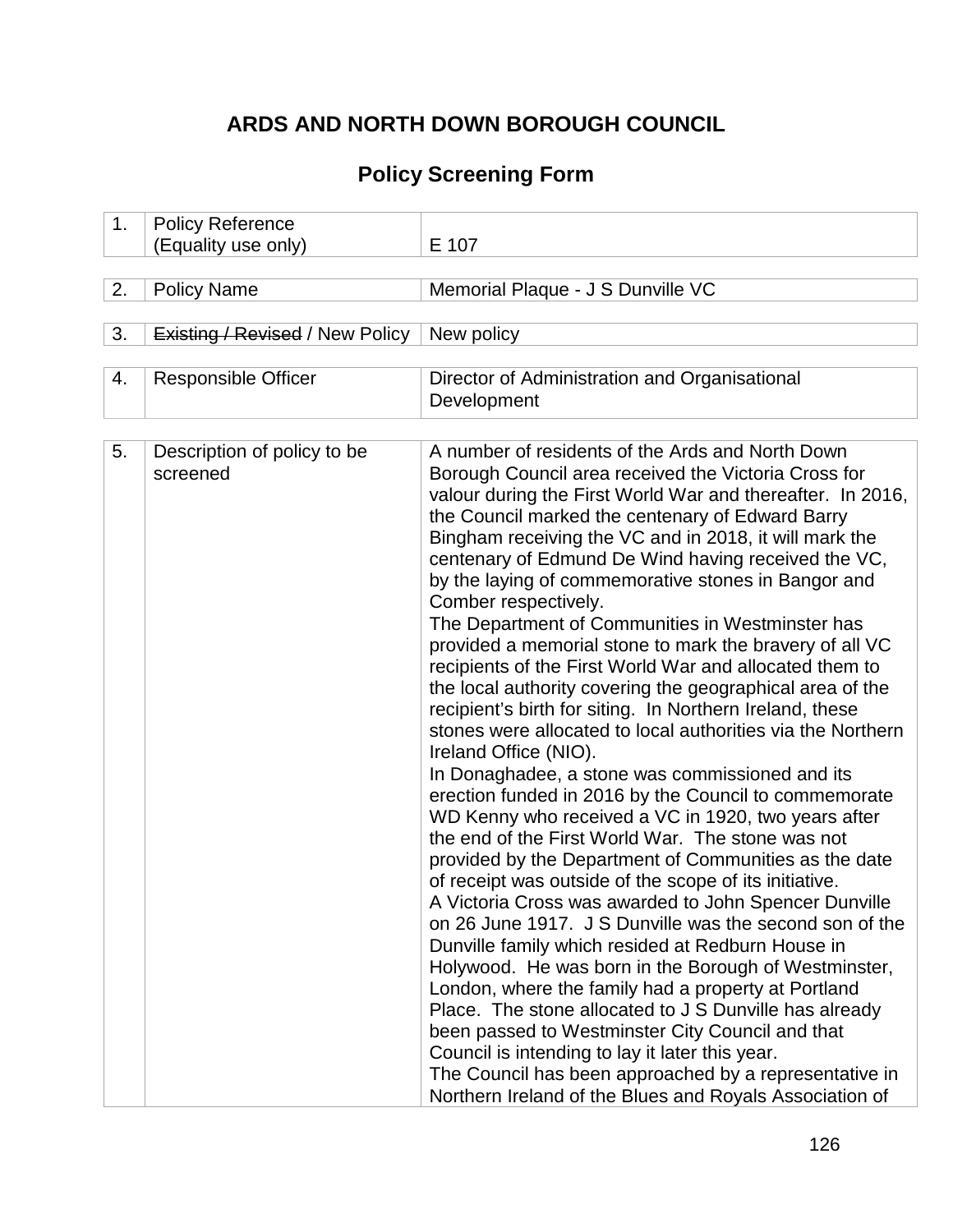|    |                                                                                                                                                                                   | the Household Cavalry Regiment. The 1st Dragoons<br>(The Royals), the Blues and Royals Association and the<br>Dorset Squadron, along with the Royal Dragoon Veterans<br>are making preparations to commemorate the 100th<br>Anniversary of JS Dunville's death in battle, both in<br>France and in Holywood. It is intended the Regiment will<br>dispatch some personnel in dismounted state uniform to<br>take part in the commemoration. It is envisaged that<br>services of remembrance will be conducted at St Philips<br>and St James Parish Church, and at the Dunville Family<br>plot in Priory Cemetery, Holywood.<br>It is considered fitting that the Council should be involved<br>in any arrangements to mark this centenary and suggest<br>the Council might investigate the possibility of laying a<br>stone, similar to that laid for other VC recipients in the<br>Borough, as part of the commemoration. |
|----|-----------------------------------------------------------------------------------------------------------------------------------------------------------------------------------|---------------------------------------------------------------------------------------------------------------------------------------------------------------------------------------------------------------------------------------------------------------------------------------------------------------------------------------------------------------------------------------------------------------------------------------------------------------------------------------------------------------------------------------------------------------------------------------------------------------------------------------------------------------------------------------------------------------------------------------------------------------------------------------------------------------------------------------------------------------------------------------------------------------------------|
|    | Aims and<br>Expected Outcomes - what is<br>the Policy expected to<br>achieve?                                                                                                     | To ensure that an appropriate memorial is located within<br>the Borough that recognises the contribution of John<br>Spencer Dunville being arded the Victoria CrossHis body<br>is buried in a marked grave in Villers-Faucon, France.<br>It is proposed that with the agreement of all relevant<br>parties a replica stone is be commissioned via the<br>Department of Communities and gifted to St Philip and St<br>James Church, Holywood where significant family links<br>exist.<br>The Council will support the installation in an equitable<br>and suitable manner that ensures that all those who<br>received Victoria cross in the Borough are treated<br>equitably for all recipients within the Borough.                                                                                                                                                                                                        |
| 6. | Section 75 categories which<br>might be expected to benefit<br>and how they may benefit.                                                                                          | All Section 75 categories are expected to benefit as the<br>placing of this memorial and associated publicity will raise<br>awareness of the contribution of all who contributed to<br>WW1 and were awarded the Victoria Cross in recognition.                                                                                                                                                                                                                                                                                                                                                                                                                                                                                                                                                                                                                                                                            |
| 7. | Factors which could contribute<br>to / detract from the intended<br>aims / outcomes of the Policy<br>when being implemented                                                       | The policy is being developed in accordance with national<br>guidance and in historical context.                                                                                                                                                                                                                                                                                                                                                                                                                                                                                                                                                                                                                                                                                                                                                                                                                          |
| 8. | The main stakeholders on<br>whom the policy will impact.<br>For example, Employees,<br><b>Potential Service Users and</b><br><b>Community Groups</b><br>Consider the internal and | The Council, Council employees, residents of the<br>Borough visitors to the Borough, family members of the<br>Dunville family, current members and previous and future<br>members of St Philips and St James Church, Department<br>of Communities, NI Office, the Blues and Royals<br>Association of the Household Cavalry Regiment, the 1st                                                                                                                                                                                                                                                                                                                                                                                                                                                                                                                                                                              |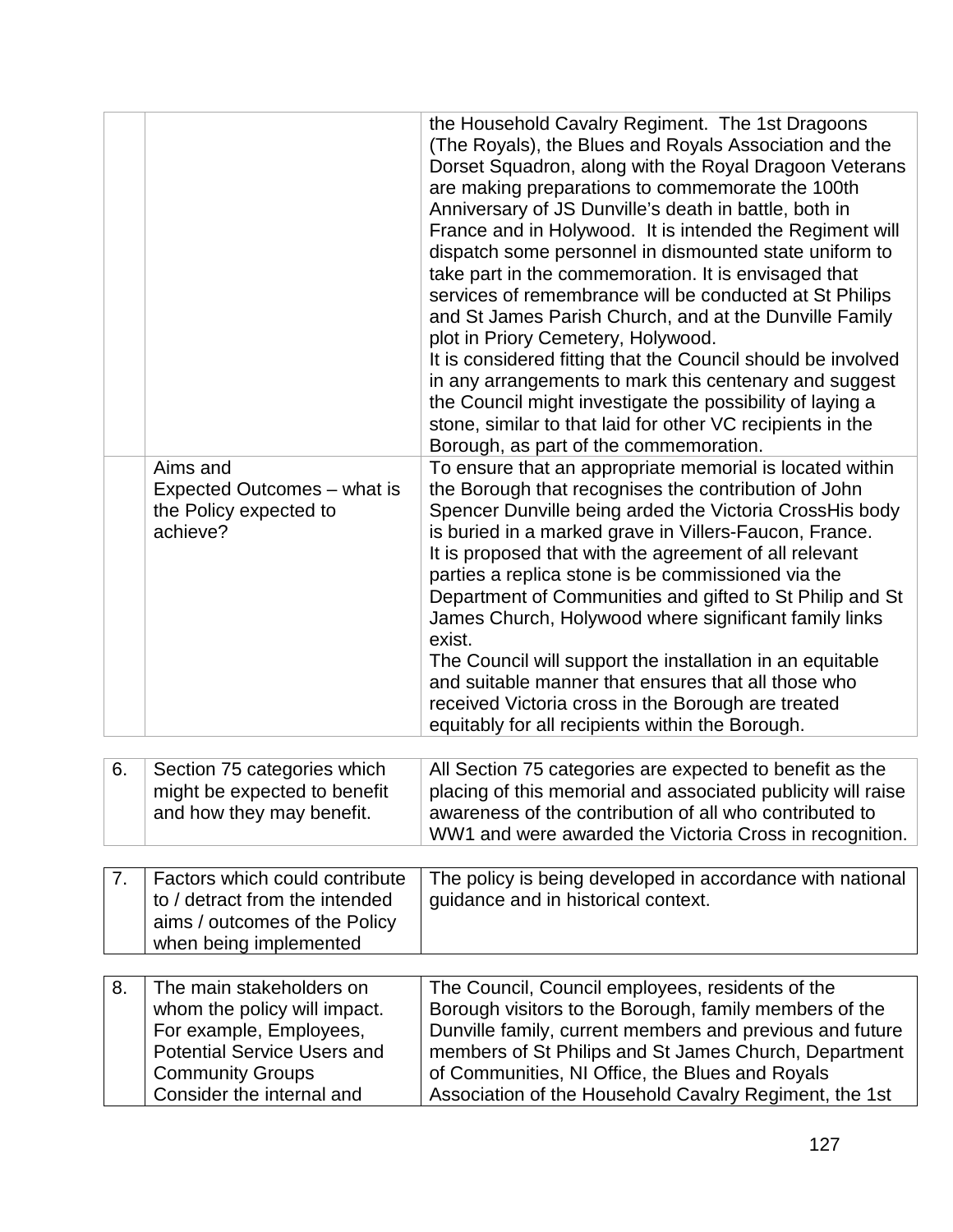| external impacts (either actual | Dragoons (The Royals), the Blues and Royals            |
|---------------------------------|--------------------------------------------------------|
| or potential) and comment, or   | Association and the Dorset Squadron, the Royal Dragoon |
| list, information where         | Veterans, all serving personnel and veterans from all  |
| appropriate                     | services.                                              |

| 9. | Please provide details of other policies which have a bearing on this one. |                             |  |
|----|----------------------------------------------------------------------------|-----------------------------|--|
|    | Policies:                                                                  | Owned by:                   |  |
|    | E15 Ards and North Down Borough Council -                                  |                             |  |
|    | Corporate Plan                                                             | Ards and North Down Borough |  |
|    | E16 Good Relations Strategy and Action Plan                                | Council                     |  |
|    | E 24 WW1 Commemorative Tree                                                |                             |  |
|    | E 42 Battle of Britain event September 2015                                |                             |  |
|    | E 54 206 (Ulster) Battery Royal Artillery - 300th                          |                             |  |
|    | Anniversary and 25th Anniversary of Conferral of                           |                             |  |
|    | Freedom of the Borough                                                     |                             |  |
|    | E 57 ANDBC Armed Forces Covenant                                           |                             |  |
|    | E 68 Policy for the Provision of Memorial Benches                          |                             |  |
|    | E 73 Commemorative events for Somme                                        |                             |  |
|    | centenary                                                                  |                             |  |
|    | E 74 Blair Mayne Bursary and arrangements to                               |                             |  |
|    | administer the bursary                                                     |                             |  |
|    | E 80 Request to support a range of                                         |                             |  |
|    | commemorative events on Council land for the                               |                             |  |
|    | centenary of the Battle of the Somme in July 2016                          |                             |  |

| 10. | Available evidence (quantitative and qualitative) considered as important to encourage |                                                                                                                                           |  |
|-----|----------------------------------------------------------------------------------------|-------------------------------------------------------------------------------------------------------------------------------------------|--|
|     | completion in relation to:                                                             |                                                                                                                                           |  |
|     | <b>Religious Belief</b>                                                                | Ards and North Down Borough Council data that is available for                                                                            |  |
|     | <b>Political Opinion</b>                                                               | the Electoral Ward areas providing a profile of residents of the                                                                          |  |
|     | <b>Racial Group</b>                                                                    | Borough and councils adjoining the council boundary.                                                                                      |  |
|     | Age                                                                                    | Data on range of memorials located within and events held or                                                                              |  |
|     | <b>Marital Status</b>                                                                  | and supported by the Council in relation to remembrance of                                                                                |  |
|     | Sexual orientation                                                                     | world wars and subsequent battles and those residents who                                                                                 |  |
|     | Men & Women                                                                            | took part. Monitoring data on attendees where available.                                                                                  |  |
|     | generally                                                                              | Range of events including the placing of VC commemorative                                                                                 |  |
|     | <b>Disability</b>                                                                      | stones provided across the Borough for the last 5 year period.<br>NISRA and NINIS data on areas where commemorative stones<br>are placed. |  |
|     | <b>Dependents</b>                                                                      |                                                                                                                                           |  |

| 11.1 | Based on data previously provided what are the needs, experiences and priorities for each |                                                     |  |
|------|-------------------------------------------------------------------------------------------|-----------------------------------------------------|--|
|      | of the following categories, in relation to this policy/decision?                         |                                                     |  |
|      | The scheduling of the event and the suggested location will be<br><b>Religious Belief</b> |                                                     |  |
|      | made in consultation with a broad range of individuals and<br><b>Political Opinion</b>    |                                                     |  |
|      | organisations that have the common interest in recognising the<br><b>Racial Group</b>     |                                                     |  |
|      | Age                                                                                       | sacrifice of individuals and the context of each.   |  |
|      | <b>Marital Status</b>                                                                     | Explanation that sets the historical context of the |  |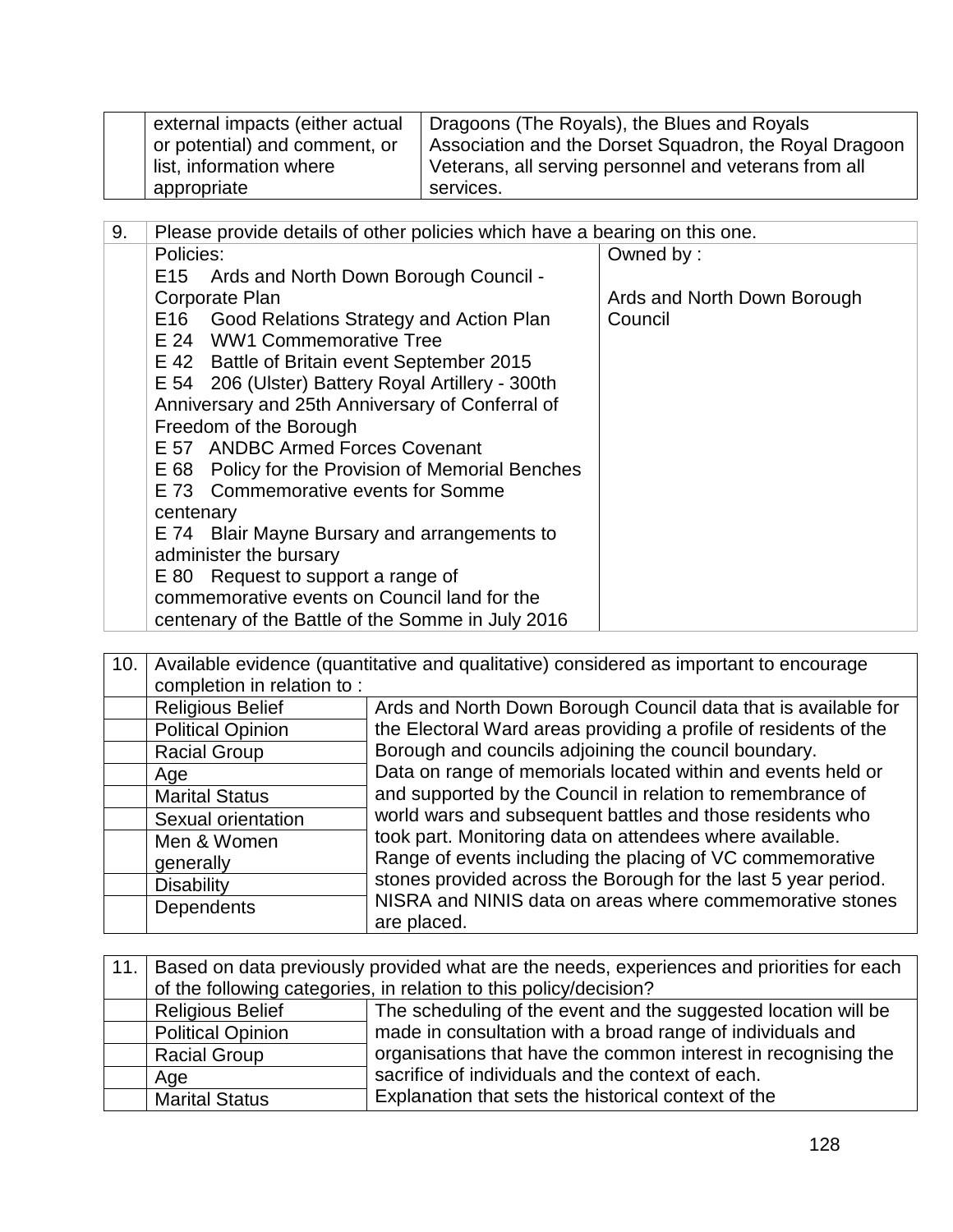| Sexual orientation | commemorative stone.                                        |
|--------------------|-------------------------------------------------------------|
| Men & Women        | Open and transparent selection of location of commemorative |
| generally          | stones in line with national guidelines.                    |
| Disability         |                                                             |
| Dependents         |                                                             |

## **Does this Policy require an Equality Impact Assessment?**

| 1. | What is the likely impact on equality of opportunity for each of the Section 75 categories? |                                          |                  |
|----|---------------------------------------------------------------------------------------------|------------------------------------------|------------------|
|    |                                                                                             | Detail of Impact                         | Level of Impact  |
|    |                                                                                             |                                          | Minor/Major/None |
|    | <b>Religious Belief</b>                                                                     | This policy is about the Council being   | Minor            |
|    | <b>Political Opinion</b>                                                                    | directly and indirectly involved in the  |                  |
|    | <b>Racial Group</b>                                                                         | selection of a location for a            |                  |
|    | Age                                                                                         | commemorative stone for the son of a     |                  |
|    | <b>Marital Status</b>                                                                       | family who have made a contribution to   |                  |
|    | Sexual orientation                                                                          | the Borough and whose son was            |                  |
|    | Men & Women                                                                                 | recognised with the VC honour for        |                  |
|    | generally                                                                                   | services during World War One. The       |                  |
|    | <b>Disability</b>                                                                           | council will also contribute to the cost |                  |
|    | <b>Dependents</b>                                                                           | of holding+ a small event following the  |                  |
|    |                                                                                             | presentation and dedication of the       |                  |
|    |                                                                                             | stone.                                   |                  |

| 2.                                                                                                                                                                             | Are there opportunities to better promote equality of opportunity for people within the<br>Section 75 equality categories? |                                                           |                          |
|--------------------------------------------------------------------------------------------------------------------------------------------------------------------------------|----------------------------------------------------------------------------------------------------------------------------|-----------------------------------------------------------|--------------------------|
|                                                                                                                                                                                |                                                                                                                            | If "Yes", provide details                                 | If "No", provide details |
| <b>Religious Belief</b><br>context of the individual, their family and the subsequent<br><b>Political Opinion</b><br>recognition of the Victoria Cross.<br><b>Racial Group</b> |                                                                                                                            | No as the publicity will raise the profile and historical |                          |
|                                                                                                                                                                                |                                                                                                                            |                                                           |                          |
|                                                                                                                                                                                |                                                                                                                            |                                                           |                          |
|                                                                                                                                                                                | Age                                                                                                                        |                                                           |                          |
|                                                                                                                                                                                | <b>Marital Status</b>                                                                                                      |                                                           |                          |
|                                                                                                                                                                                | Sexual orientation                                                                                                         |                                                           |                          |
|                                                                                                                                                                                | Men & Women generally                                                                                                      |                                                           |                          |
|                                                                                                                                                                                | <b>Disability</b>                                                                                                          |                                                           |                          |
|                                                                                                                                                                                | <b>Dependents</b>                                                                                                          |                                                           |                          |

3. To what extent is the Policy likely to impact on Good Relations between people of different religious belief, political opinion or racial group? Details of Impact Level of Impact

|  |                          | Minor/Major/None                                      |  |
|--|--------------------------|-------------------------------------------------------|--|
|  | <b>Religious Belief</b>  | Minor as the education and awareness will raise the   |  |
|  | <b>Political Opinion</b> | profile of individuals and recognition of sacrifices. |  |
|  | <b>Racial Group</b>      |                                                       |  |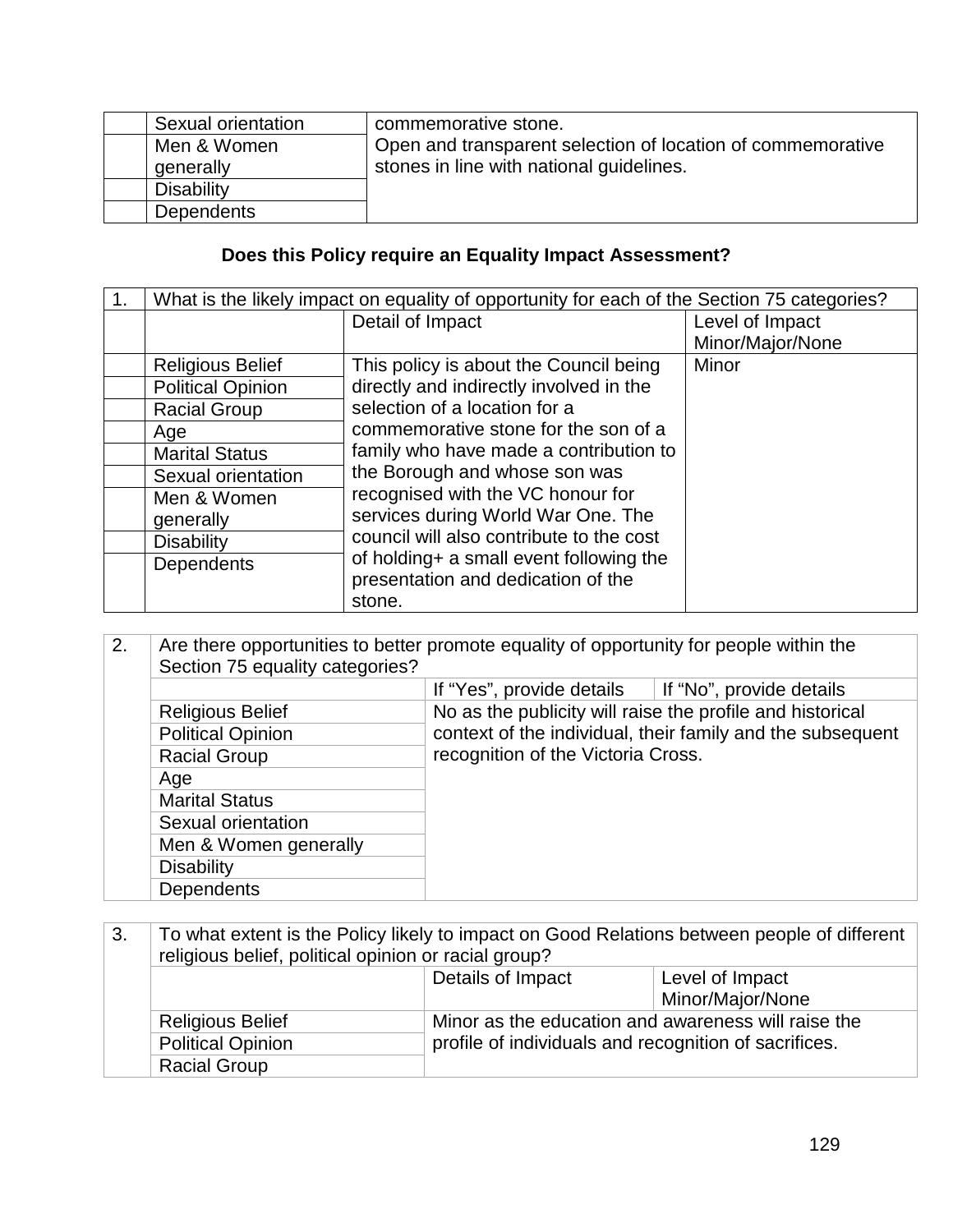| -4. | Are there opportunities to better promote Good Relations between people of different<br>religious belief, political opinion or racial group? |                                                                                             |                         |
|-----|----------------------------------------------------------------------------------------------------------------------------------------------|---------------------------------------------------------------------------------------------|-------------------------|
|     |                                                                                                                                              | If "Yes" provide details                                                                    | If "No" provide details |
|     | <b>Religious Belief</b>                                                                                                                      | No, as the Good Relations strategy will be embedded as<br>necessary in this policy delivery |                         |
|     | Political Opinion                                                                                                                            |                                                                                             |                         |
|     | <b>Racial Group</b>                                                                                                                          |                                                                                             |                         |

### Additional Considerations

| <b>Multiple Identity</b><br>Considerations                                                                                                                                                                                                                                                                                   | Details of Impact or potential impact (Positive/Negative)                                                                                                                                                                                                                                           |
|------------------------------------------------------------------------------------------------------------------------------------------------------------------------------------------------------------------------------------------------------------------------------------------------------------------------------|-----------------------------------------------------------------------------------------------------------------------------------------------------------------------------------------------------------------------------------------------------------------------------------------------------|
| Are there any potential impacts<br>of the policy decision on<br>people with multiple identities?<br>(e.g. disabled minority ethnic<br>persons)<br>Where appropriate provide<br>details of data on the impact of<br>the policy on people with<br>multiple identities.<br>Specify relevant Section 75<br>categories concerned. | The location of the stone and subsequent information<br>made available will impact on a broad range of<br>individuals. The range of needs of potential attendees<br>and those visiting the area has been considered to<br>ensure information and access is inclusive of all multiple<br>identities. |

## **Disability Discrimination Order (NI) 2006**

| Does this proposed policy<br>provide an opportunity to:                                                                                             | Yes / No | Explain your reasoning:                                                                                                                                                                                              |
|-----------------------------------------------------------------------------------------------------------------------------------------------------|----------|----------------------------------------------------------------------------------------------------------------------------------------------------------------------------------------------------------------------|
| better promote positive<br>attitudes towards disabled<br>people<br>increase participation by<br>$\overline{a}$<br>disabled people in public<br>life | Yes      | Access to the events and information prior<br>to and following the stone laying has been<br>considered and reasonable adjustments<br>have been arranged based on disability<br>audits and previous service requests. |

#### **Monitoring Arrangements**

Section 75 places a requirement on the Council to have equality monitoring arrangements in place in order to assess the impact of policies and services, help identify barriers to fair participation and to better promote equality of opportunity.

| Outline what data you could       | Data on attendees and visitors in relation to Section 75 |  |
|-----------------------------------|----------------------------------------------------------|--|
| collect in the future in order to | $\vert$ categories that are monitored.                   |  |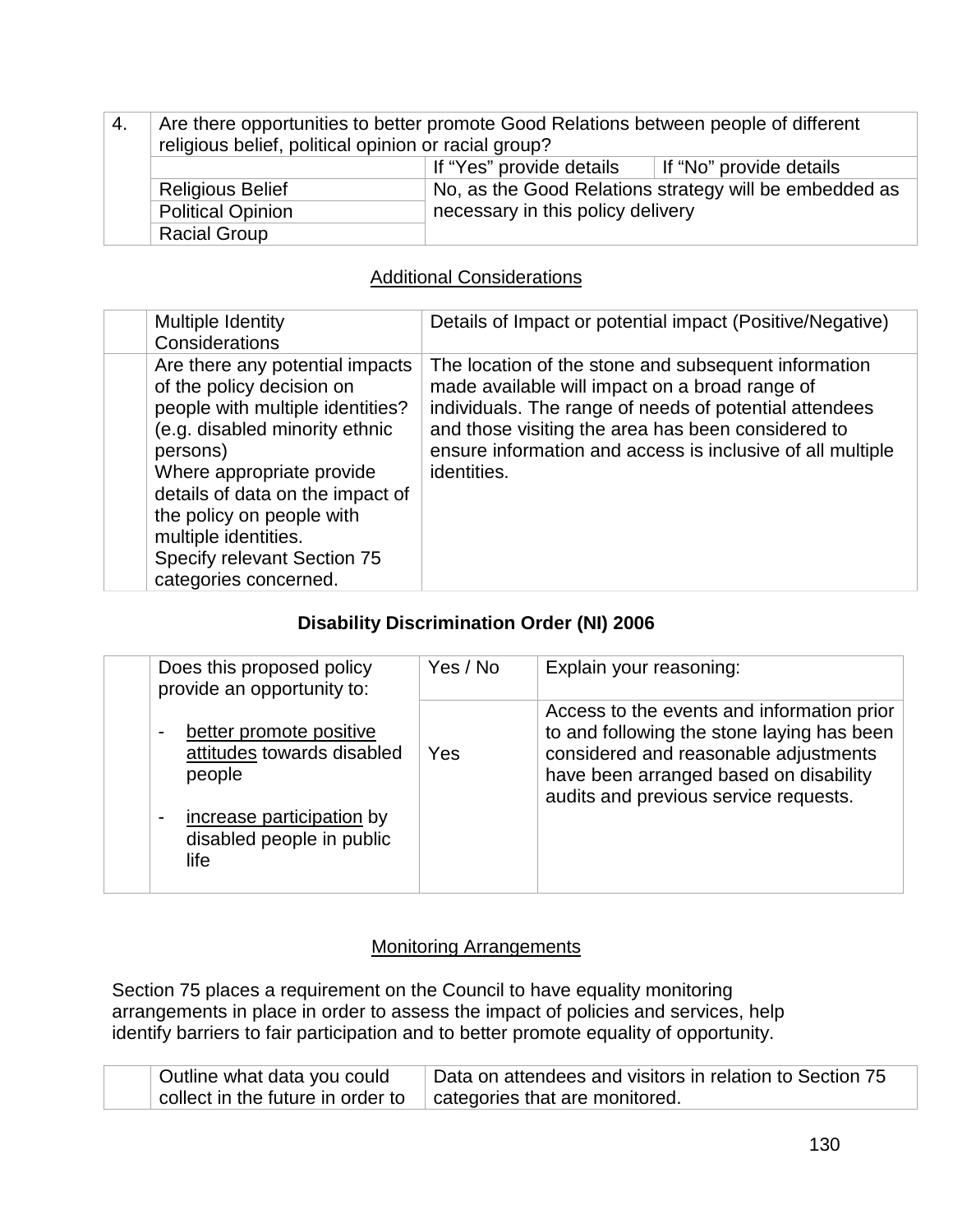| monitor the impact of this     | Comments and complaints from attendees, visitors and |
|--------------------------------|------------------------------------------------------|
| policy / decision on equality, | other sources.                                       |
| good relations and disability  | Requests for reasonable adjustments to attend the    |
| duties                         | service or visit the location.                       |
|                                |                                                      |

### **Consideration of Human Rights**

The Human Rights Act 1998 brings the European Convention on Human Rights (ECHR) into UK and, therefore, Northern Ireland. Indicate below any potential *adverse impacts* that the policy / decision may have in relation to human rights issues

| <b>Right to Life</b>                         | Article 2  |   |
|----------------------------------------------|------------|---|
| Prohibition to torture, inhuman or degrading | Article 3  |   |
| treatment                                    |            |   |
| Prohibition of slavery and forced labour     | Article 4  |   |
| <b>Right to Liberty and Security</b>         | Article 5  |   |
| Right to a Fair and Public Trial             | Article 6  |   |
| Right to no punishment without due legal     | Article 7  |   |
| process                                      |            |   |
| Right to respect for private and family      | Article 8  |   |
| life, home and correspondence                |            |   |
| Right to freedom of thought, conscience and  | Article 9  |   |
| religion                                     |            |   |
| Right to freedom of Expression               | Article 10 |   |
| Right to freedom of peaceful assembly and    | Article 11 |   |
| association                                  |            |   |
| Right to marry and found a family            | Article 12 |   |
| The prohibition on discrimination            | Article 14 |   |
| Protection of property and enjoyment of      | Protocol 1 |   |
| possessions                                  | Article 1  |   |
| Right to education                           | Protocol 1 | П |
|                                              | Article 2  |   |
| Right to free and secret election            | Protocol 1 |   |
|                                              | Article 3  |   |

|  | Please explain any adverse<br>impacts on human rights that<br>you have identified?                         |  |
|--|------------------------------------------------------------------------------------------------------------|--|
|  | Please indicate any ways in<br>which you consider the policy<br>positively promotes Human<br><b>Rights</b> |  |

I can confirm that the proposed policy / decision have been screened for:-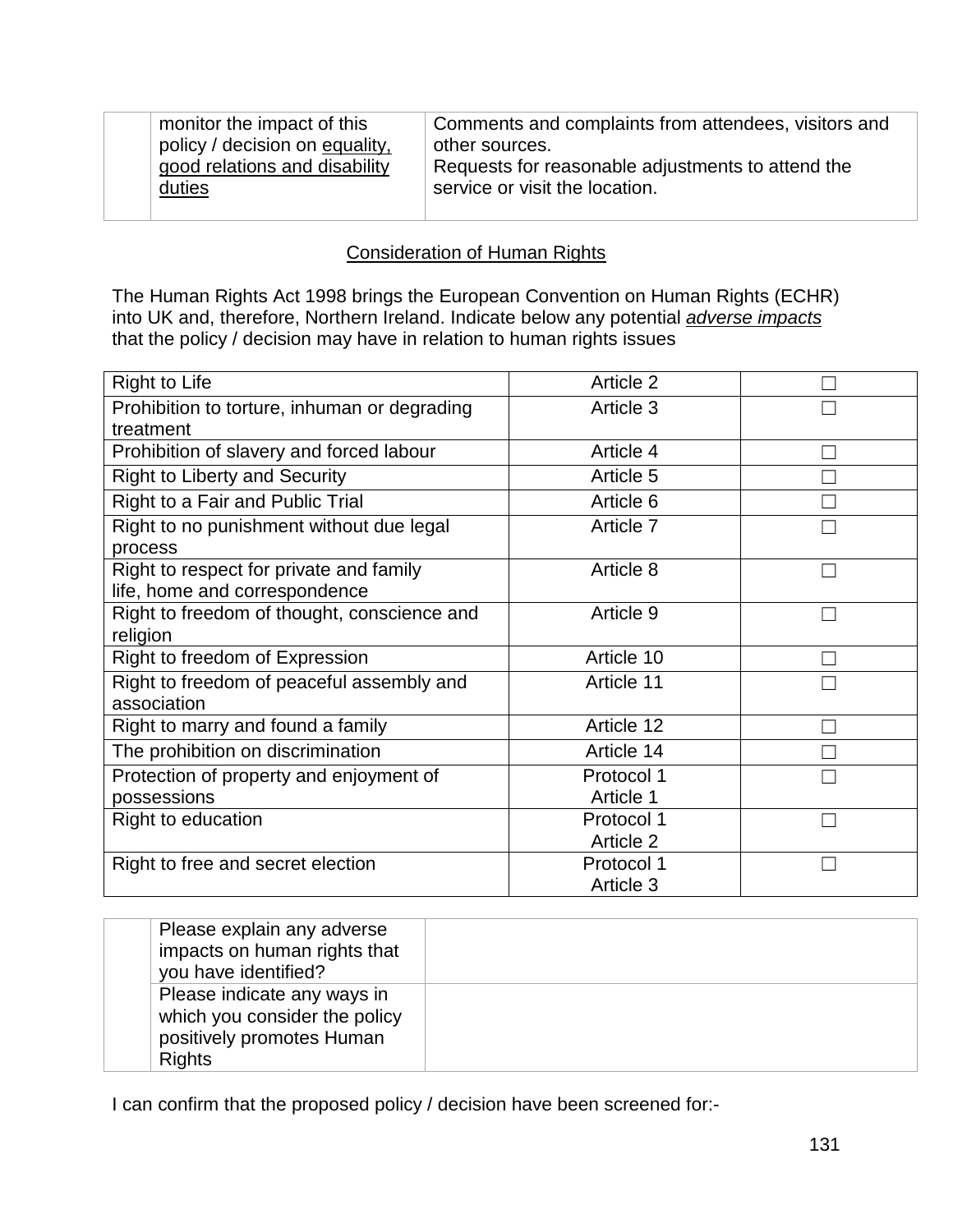| Equality of opportunity and good relations |
|--------------------------------------------|
| Disabilities duties; and                   |
| Human rights issues                        |

On the basis of the answers to the screening questions, I recommend that this policy / decision is:-

| X. | Screened Out – No EQIA necessary (no impacts)                                        |
|----|--------------------------------------------------------------------------------------|
|    | Screened Out – Mitigating Actions (minor impacts)                                    |
|    | Screened In - Necessary to conduct a full EQIA<br>Please detail actions to be taken: |

Screening assessment completed by:-

Name: Amanda Martin Title: Head of Administration Date: 17.2.17 Signature:

Director/Head of Service decision approved by:

Name: Wendy Monson Title: Director of Organisational Development and Administration Date: 17.2.17 Signature:

#### If an Equality Impact Assessment is required

|  | <b>Priority Rating for</b><br><b>Timetabling an Equality</b><br>Impact Assessment. (1-3) | <b>Priority Criterion</b>                               | Rating |
|--|------------------------------------------------------------------------------------------|---------------------------------------------------------|--------|
|  |                                                                                          | Effect on equality of opportunity and good<br>relations |        |
|  |                                                                                          | Social need                                             |        |
|  |                                                                                          | Effect on people's daily lives                          |        |
|  |                                                                                          | Relevance to a public authority's functions             |        |

| Is this Policy Affected by<br>Timetables established by<br>other relevant Public |  |
|----------------------------------------------------------------------------------|--|
| Authorities?                                                                     |  |